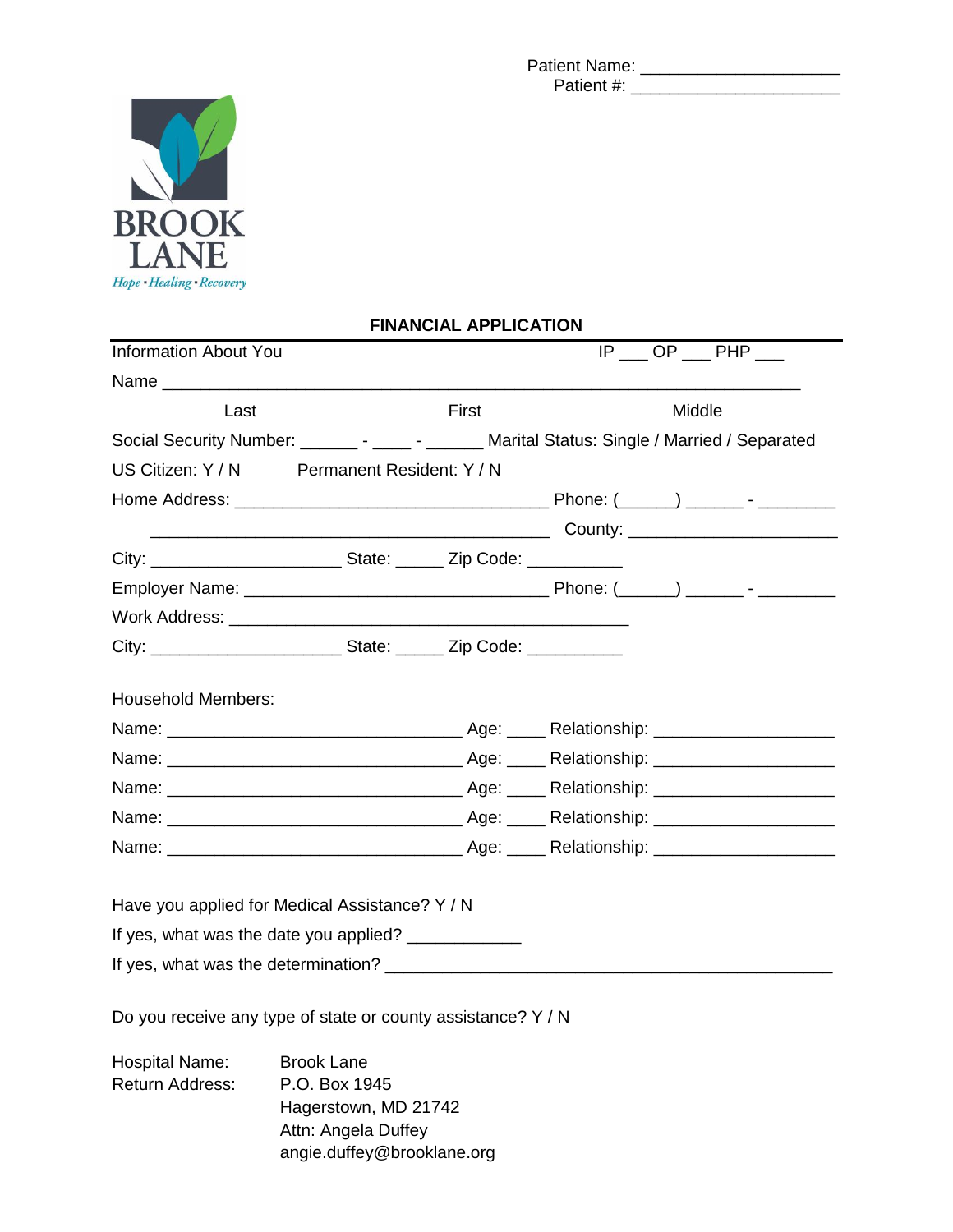## I. **Family Income**

List the amount of your monthly Income from all sources. If you have no Income, please provide a letter of support from the person providing your housing and meals. Additional information may be requested after receipt of application.

Monthly Income (attach last 2 paystubs)

| <b>NEED PROOF OF INCOME</b>                                                                    | NET                    |                                                                                           |              | <b>GROSS</b> |                               |  |
|------------------------------------------------------------------------------------------------|------------------------|-------------------------------------------------------------------------------------------|--------------|--------------|-------------------------------|--|
| Employment                                                                                     |                        |                                                                                           |              |              |                               |  |
| Retirement/pension benefits                                                                    |                        |                                                                                           |              |              |                               |  |
| Social Security benefits                                                                       |                        |                                                                                           |              |              |                               |  |
| Public Assistance benefits                                                                     |                        |                                                                                           |              |              |                               |  |
| Disability benefits                                                                            |                        |                                                                                           |              |              |                               |  |
| Unemployment benefits                                                                          |                        |                                                                                           |              |              |                               |  |
| Veterans' benefits                                                                             |                        |                                                                                           |              |              |                               |  |
| Alimony                                                                                        |                        |                                                                                           |              |              |                               |  |
| Rental Property Income                                                                         |                        |                                                                                           |              |              |                               |  |
| Military allotment                                                                             |                        |                                                                                           |              |              |                               |  |
| Farm or self-employment                                                                        |                        |                                                                                           |              |              |                               |  |
| Other Income source                                                                            |                        |                                                                                           |              |              |                               |  |
|                                                                                                | <b>NET</b>             |                                                                                           |              | <b>GROSS</b> |                               |  |
|                                                                                                |                        |                                                                                           |              |              | FPL:                          |  |
| Ш.<br><b>Liquid Assets</b>                                                                     |                        |                                                                                           |              |              |                               |  |
| Checking account                                                                               |                        |                                                                                           |              |              |                               |  |
| Savings account                                                                                |                        |                                                                                           |              |              |                               |  |
| Stocks, bonds, CD, or money market                                                             |                        |                                                                                           |              |              |                               |  |
| Other accounts                                                                                 |                        | the control of the control of the control of the control of the control of the control of |              |              |                               |  |
|                                                                                                |                        |                                                                                           |              |              |                               |  |
| III.<br><b>Other Assets</b>                                                                    |                        |                                                                                           |              |              |                               |  |
| If you own any of the following items, please list the type and approximate value.             |                        |                                                                                           |              |              |                               |  |
| Loan Balance ___________________________<br>Home                                               |                        |                                                                                           |              |              |                               |  |
| Automobile<br>$\mathsf{Make} \qquad \qquad \blacksquare$                                       |                        |                                                                                           |              |              |                               |  |
| Additional Vehicle Make ___________________________                                            |                        |                                                                                           |              |              |                               |  |
| <b>Other Property</b>                                                                          |                        |                                                                                           |              |              |                               |  |
|                                                                                                |                        |                                                                                           |              |              |                               |  |
| IV.<br><b>Monthly Expenses</b>                                                                 |                        |                                                                                           |              |              |                               |  |
| Amount                                                                                         |                        |                                                                                           |              | Amount       |                               |  |
| Rent or Mortgage                                                                               |                        | Car Insurance                                                                             |              |              |                               |  |
| <b>Utilities</b>                                                                               |                        | Health Insurance (If not deducted from payroll check)                                     |              |              |                               |  |
| Car Payment                                                                                    |                        |                                                                                           |              |              |                               |  |
| Credit Card(s)<br><u> 1989 - Johann Barbara, martin a</u><br><u> De Carlos de Carlos de Ca</u> |                        |                                                                                           |              |              |                               |  |
| Monthly Payments Total Balance Due                                                             |                        |                                                                                           |              |              |                               |  |
| <b>Other Expenses</b>                                                                          | <u> Linda and Carl</u> |                                                                                           |              |              | <b>Experience and Service</b> |  |
| Expense Amount                                                                                 | Expense                | Amount                                                                                    | Expense      |              | Amount Total other expenses   |  |
|                                                                                                |                        |                                                                                           | <b>TOTAL</b> |              |                               |  |
|                                                                                                |                        |                                                                                           |              |              |                               |  |
| TOTAL INCOME ___________________TOTAL EXPENSES __________________DIFFERENCE _______________    |                        |                                                                                           |              |              |                               |  |
| revised 11/04/2021 amd                                                                         |                        |                                                                                           |              |              |                               |  |